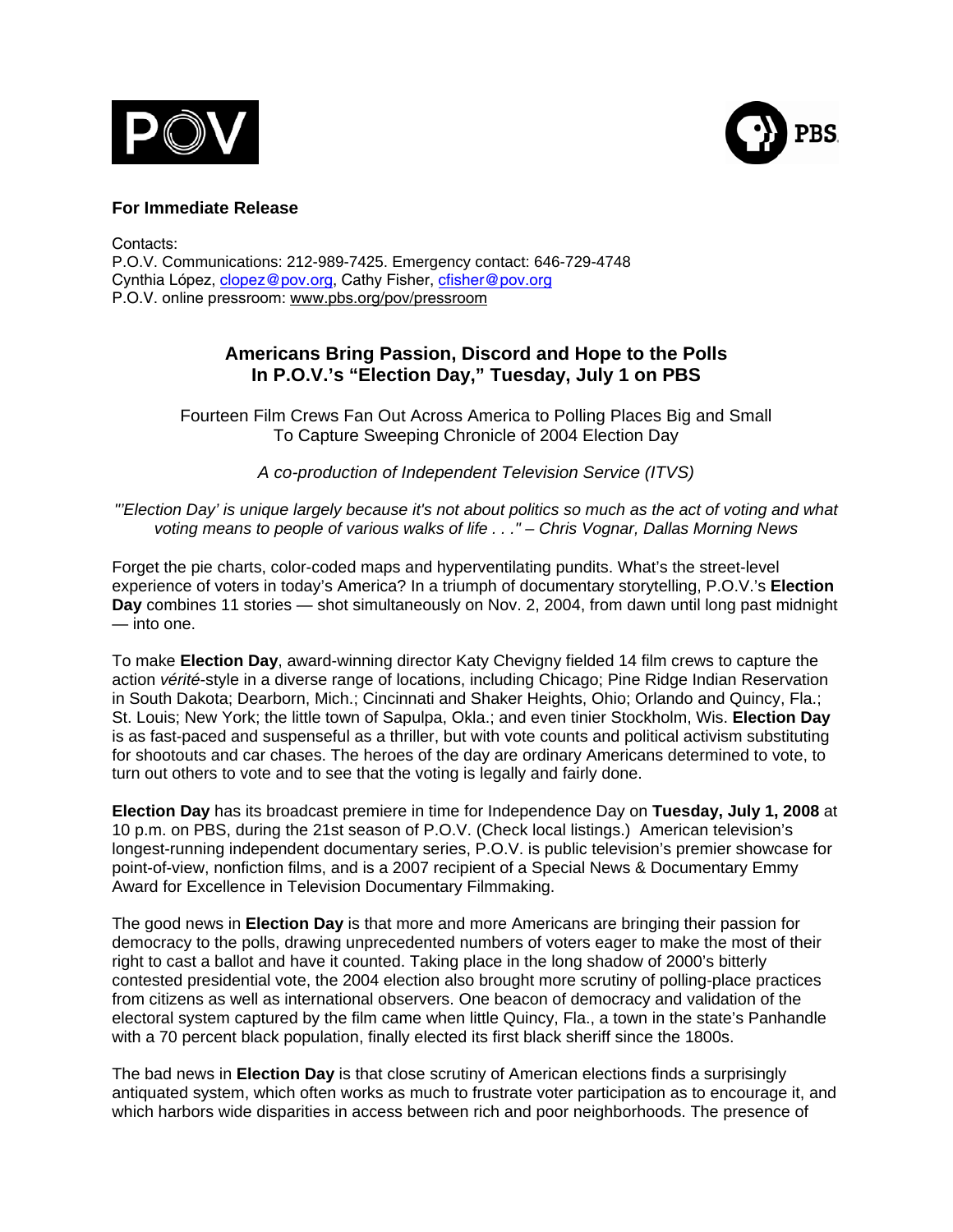international observers seems suddenly not so out-of-place when one observer finds confusion and two-hour waits in St. Louis' poor, predominately black precincts while wealthier white neighborhoods have smoothly operating polling places.

**Election Day** takes viewers around the country to capture the drama unfolding on November 2, 2004. In Chicago, Republican committee man Jim Fuchs swims against the city's legendary political tides to make sure Republican voters aren't intimidated at prevailingly Democratic polling stations. At Pine Ridge, S.D., Jason Drapeaux leads a volunteer organization working hard to increase voter turnout on the Reservation. He and his cohorts succeed in raising turnout to 55 percent in 2004 from a dismal 33 percent in 2000, but it's not difficult to find the cynicism that keeps many Native Americans from voting. One man explains that he will vote that day in the tribal election only, having been disillusioned by promises from politicians on the federal level over the years.

Rashida Tlaib devotes her day in Dearborn, Mich., to turning out her family and Muslim friends to vote: some, like her Palestinian immigrant husband, for the first time. Bob and Traci Buzbee in Sapulpa, Okla., work opposite shifts at the same factory to be able to meet the high costs associated with their son's kidney disease. They watch the elections with some trepidation, wondering what impact, if any, the vote might have on their needs. Paula Thompson, a first-time volunteer at a crowded and chaotic polling place in Shaker Heights, Ohio, finds herself confronted by frustrated voters who aren't on her rolls.

Up in remote Stockholm, Wis., the Fisher family, organic farmers who supplement their income by selling homemade pizzas, prepares for a bonanza of orders from neighbors settling in for a long night of results-watching. Their youngest daughter, 18-year-old Franny, goes down to the one-room polling station where her neighbor, who lives just up the road in the little burg (pop. 97 at the time of filming), registers her and lets her vote all at the same time, as allowed by Wisconsin law.

Voting is more of a challenge in St. Louis. Australian observer Shanta Martin of Fair Election International is surprised to witness poor, black precincts mired in confusion and long waits, where people are nonetheless determined and anxious to vote — and more vocal than ever about the obstacles they face — while in richer neighborhoods, the polling stations run smoothly. In New York City, Leon Batts, an ex-felon who just regained his right to vote, is preparing to cast his first — a vote he sees as one representing all ex-convicts denied the right, despite having served their time. But Batts finds casting a vote more problematic than he anticipated.

In Florida — a state that until recently effectively banned all ex-felons from voting — former Democratic state legislator Alzo Reddick welcomes Kerry campaign volunteers to his Orlando restaurant, while "Bossman" the dishwasher, an ex-felon, laments his ineligibility to vote. In Cincinnati, Dan "Buzz" Deters is running a write-in campaign for his Republican brother for county prosecutor. Deters employs an imaginative tactic using imprinted pencils, which run into conflict with poll station workers on that always-contested line where campaigning should stop and voting begin.

In Quincy, Fla., it looks like the town, with a long-held African-American majority, might elect a black sheriff for the first time in over 100 years. Brenda Holt, a local activist mindful of Florida's infamous role in the 2000 elections, is on hand to make sure the people are not robbed of that possibility.

Just as Americans prepare to go to the polls again, **Election Day** offers a vivid, expansive and sometimes unsettling account of the last presidential election, when America's voting practices, once taken for granted, came under new and intense observation and challenge.

"In making **Election Day**, we set out to depict the real people who make our democracy work, but whose actions are not the stuff of the evening news," says director Chevigny. "Our jumping-off point was the 2000 election, which had brought the failures of our voting systems into sharp focus. We decided to look at how the shadow of that election would affect the attitudes and experiences of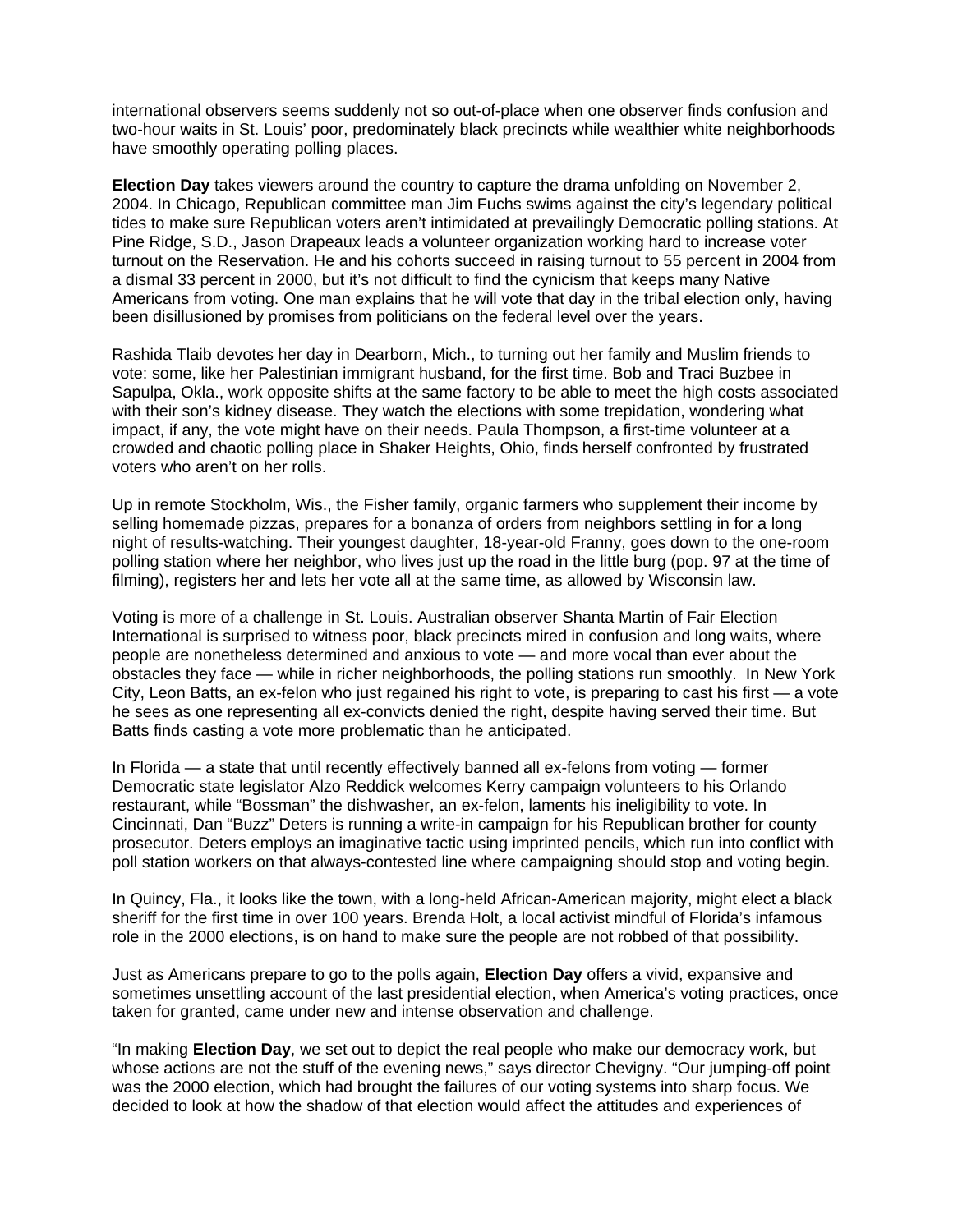voters and poll workers across the country in 2004. We hope that viewers find the film to be a nuanced portrait of the attitudes and experiences of the citizens who make this democracy tick."

**Election Day** is a co-production of Arts Engine, Inc. and the Independent Television Service (ITVS), with funding provided by the Corporation for Public Broadcasting (CPB).

#### **About the filmmaker:**

#### **Katy Chevigny Director**

Katy Chevigny is an award-winning filmmaker who runs the nonprofit media organization Arts Engine and its production arm, Big Mouth Films, in New York. Her credits include the acclaimed "Deadline," an investigation into Illinois Governor George Ryan's commuting of death sentences, which she codirected with Kirsten Johnson. After premiering at the 2004 Sundance Film Festival, the film was broadcast on NBC, was nominated for an Emmy and won the Thurgood Marshall Journalism Award. She also directed the feature-length "Journey to the West: Chinese Medicine Today."

Chevigny has produced five award-winning documentaries: "Arctic Son" (P.O.V., 2007), "Innocent Until Proven Guilty," "Nuyorican Dream," "Brother Born Again" and "Outside Looking In: Transracial Adoption in America." She is currently in post-production on "The Dishes," the story of a punk rock band that juggles family and careers in Chicago. Through her work at Arts Engine, Chevigny also oversees MediaRights.org and the Media That Matters Film Festival.

| <b>Katy Chevigny</b>                |
|-------------------------------------|
| Maggie Bowman, Dallas Brennan Rexer |
| Penelope Falk                       |
| John Kimbrough                      |
|                                     |

### **Running Time:** 86:46

## **Festivals:**

- South by Southwest Film Festival, Austin, Texas, 2007
- Hot Docs Canadian International Documentary Festival, Toronto, 2007
- Human Rights Watch International Film Festival, New York, 2007
- Buenos Aires International Festival of Independent Films, 2007
- Stranger Than Fiction Documentary Series at IFC Film Center, New York, 2007
- St. Louis International Film Festival, 2007
- Atlanta Film Festival, 2007
- Maine International Film Festival, Waterville, Maine, 2007
- South Dakota Film Festival, Aberdeen, S.D., 2007
- Rhode Island International Film Festival, Providence, R.I., 2007
- Camden Film Festival, Camden, Maine, 2007
- Global Peace Film Festival, Orlando, Fla., 2007



The Independent Television Service (ITVS) funds and presents award-winning documentaries and dramas on public television, innovative new media projects on the Web and the Emmy Award-winning weekly series *Independent Lens* on PBS. ITVS is a miracle of public policy created by media activists, citizens and politicians seeking to foster plurality

and diversity in public television. ITVS was established by a historic mandate of Congress to champion independently produced programs that take creative risks, spark public dialogue and serve underserved audiences. Since its inception in 1991, ITVS programs have revitalized the relationship between the public and public television, bringing TV audiences face-to-face with the lives and concerns of their fellow Americans. More information about ITVS can be obtained by visiting itvs.org. ITVS is funded by the Corporation for Public Broadcasting, a private corporation funded by the American people.